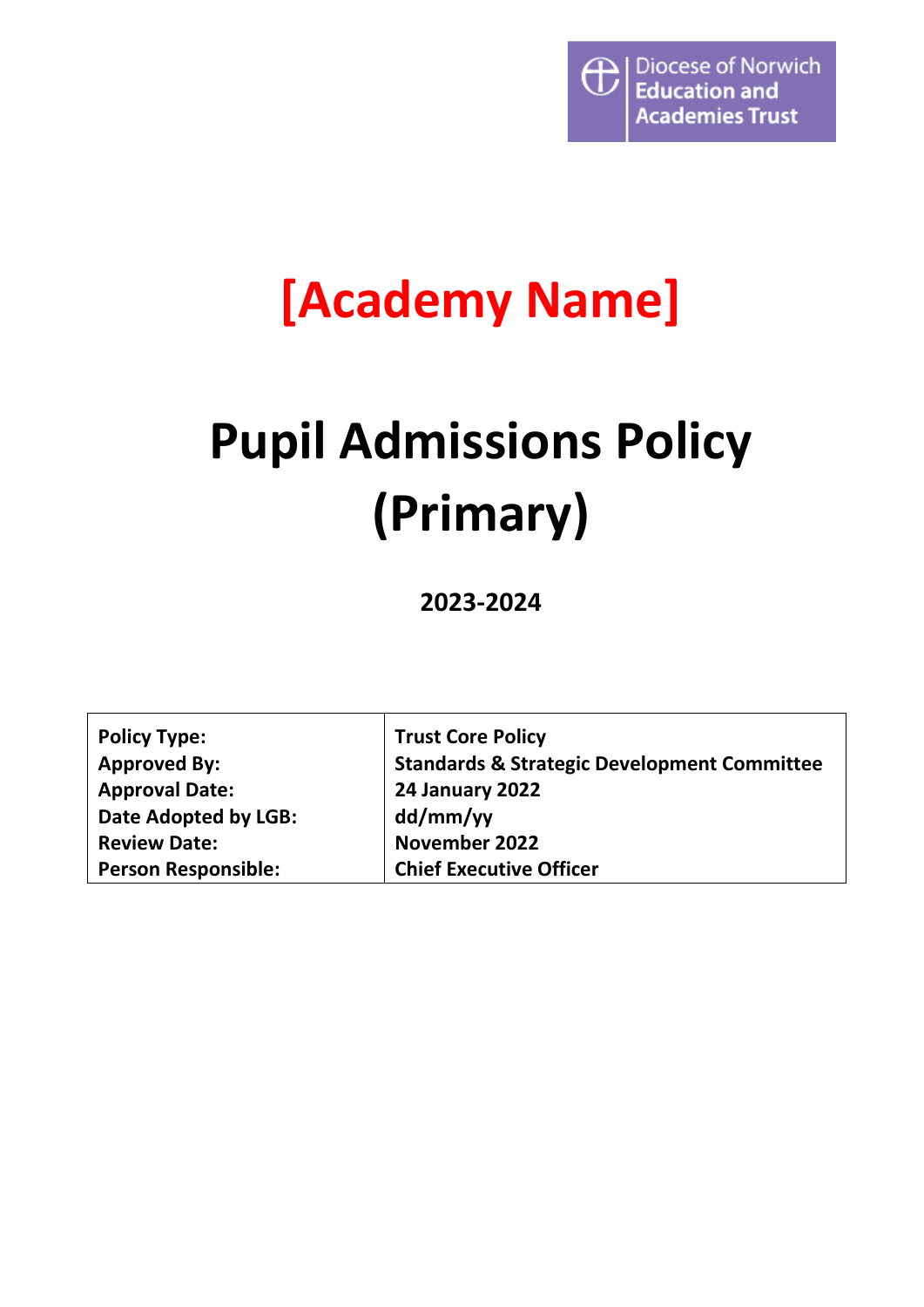#### <span id="page-1-0"></span>**Summary of Changes**

| Page<br>Ref. | <b>Section</b>                                | Amendment                                                                                                                                                                                                                                                    | Date of<br>Change |
|--------------|-----------------------------------------------|--------------------------------------------------------------------------------------------------------------------------------------------------------------------------------------------------------------------------------------------------------------|-------------------|
| All          | All                                           | Dates moved forward by one year                                                                                                                                                                                                                              | <b>Nov 2021</b>   |
| All          | All                                           | References to School Admission Code 2014 changed to School<br><b>Admission Code 2021</b>                                                                                                                                                                     | <b>Nov 2021</b>   |
| 5            | 3                                             | Addition of 'Reception Year to clarify that PAN only applies to<br>the relevant age group (School Admissions Code 2021)                                                                                                                                      | Sept 2021         |
| 6            | 6                                             | Wording amended for item 1 of oversubscription criteria - now<br>includes children who appear to the Admissions Authority to<br>have been in state care outside of England but ceased to be so<br>as a result of being adopted (School Admissions Code 2021) | Sept 2021         |
| 6            | 6. Admissions<br>oversubscription<br>criteria | EHCP plans sit above oversubscription criteria as they are a<br>separate process so this has been removed from the<br>oversubscription criteria and included in the first paragraph of<br>this section                                                       | Jan 2021          |
| 14           | Appendix 2                                    | Reference to the Data Protection Action 1998 has been<br>updated to reference General Data Protection Regulations<br>2018 (GDPR)                                                                                                                             | Jan 2021          |
| 6            | 6. Admissions<br>oversubscription<br>criteria | Section updated in line with new Diocese of Norwich<br>Admissions Guidance.                                                                                                                                                                                  | Sept 2020         |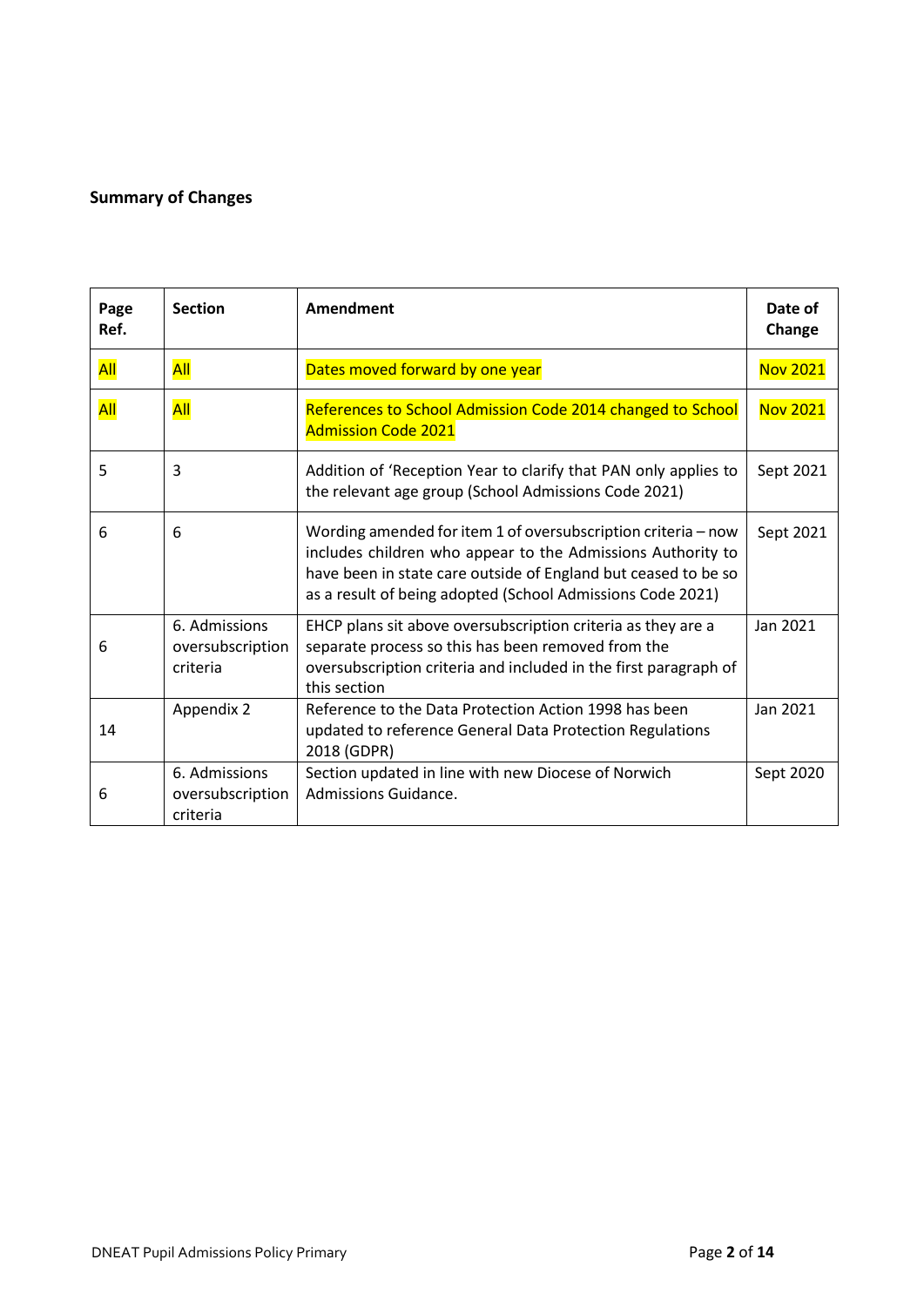#### **Contents**

| 5. How parents can apply for their child to be admitted to the Reception Class of our |  |
|---------------------------------------------------------------------------------------|--|
|                                                                                       |  |
|                                                                                       |  |
|                                                                                       |  |
|                                                                                       |  |
|                                                                                       |  |
|                                                                                       |  |
|                                                                                       |  |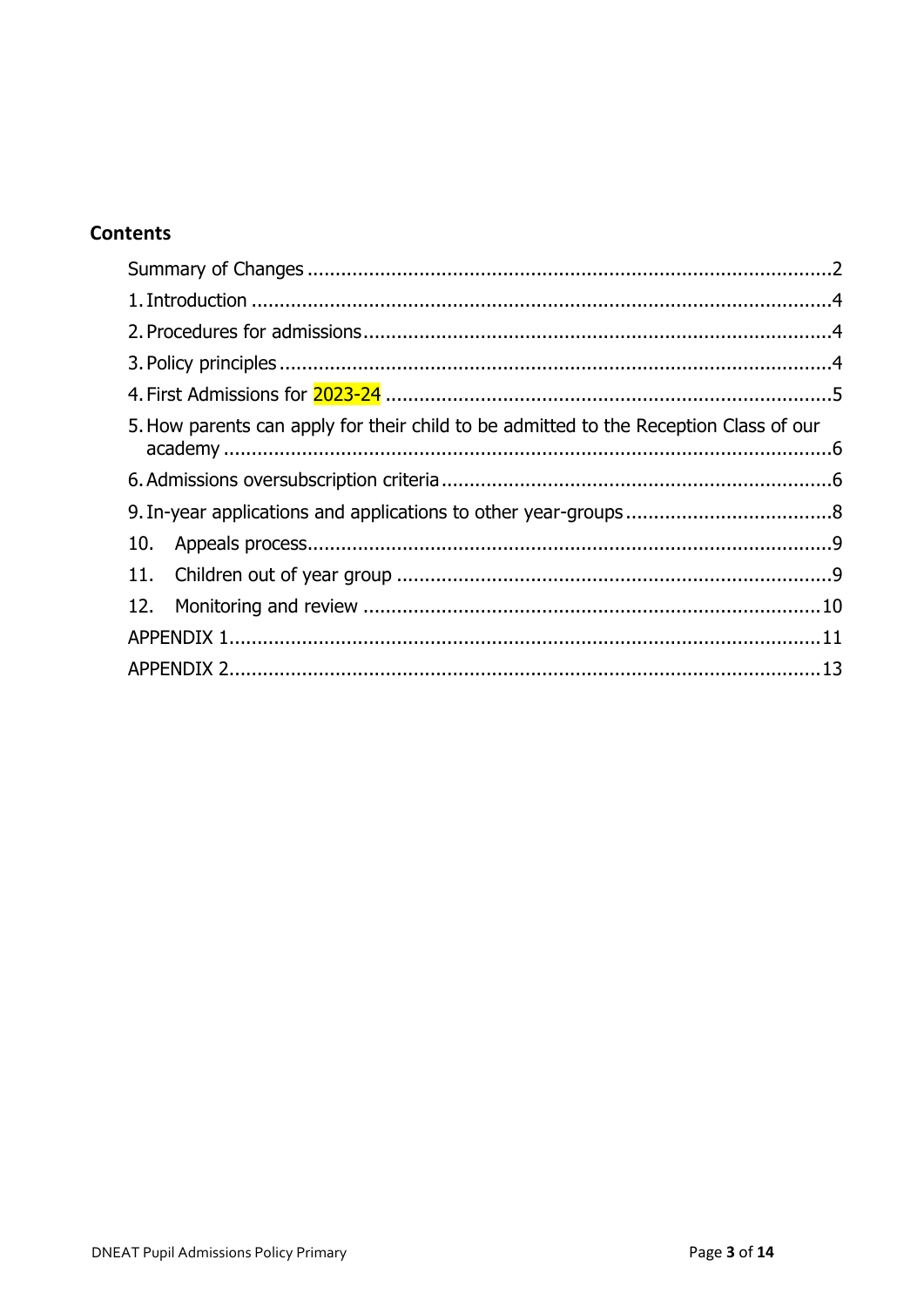#### <span id="page-3-0"></span>**1. Introduction**

The Diocese of Norwich Education and Academies Trust (the "Trust") is accountable for all policies across its Academies. All policies, whether relating to an individual academy or the whole Trust, will be written and implemented in line with our ethos and values as articulated in our prospectus. We are committed to the provision of high quality education in the context of the Christian values of responsibility, respect and dignity where individuals are valued, aspirations are high, hope is nurtured and talents released.

[insert academy name] Church of England Primary Academy is an academy within the Diocese of Norwich Education and Academies Trust. The Trust is the Admissions Authority for the academy and is committed to considering all applications fairly and equally. In line with the Trust's Scheme of Delegation the Local Governing Body (LGB) is responsible for consultation, application decisions and for administering any appeals. All admissions are made through the process coordinated by the relevant Local Authority.

This Admissions Policy is subject to a statutory public consultation and conforms to the 2021 Schools Admissions Code and the Schools Standards and Framework Act 1998, as revised by the Education Act of 2002. The policy should be read in conjunction with admissions documentation provided by your home Local Authority. The Trustees of DNEAT and Local Governors have made every effort to ensure that these arrangements comply with the School Admissions Code 2021 and all relevant legislation.

This policy references guidance from both Norfolk and Suffolk County Councils as these will be the appropriate Local Authorities for the vast majority of parents [see Appendix 1 for definition of parent] applying for places in academies within the Diocese of Norwich's boundaries which extend beyond the county of Norfolk and include parts of Suffolk.

#### <span id="page-3-1"></span>**2. Procedures for admissions**

Admissions to all DNEAT academies are made through the process led by Norfolk (or Suffolk) County Council's admission team (see section 5 below for web links to the guidance). This policy gives you details of how to apply for admission to [insert academy name] academy as well as the admission principles followed by the academy as set out by DNEAT. The procedures relating to each type of admission are set out in the relevant section.

#### <span id="page-3-2"></span>**3. Policy principles**

We seek to be an inclusive academy, welcoming children from all backgrounds and of all abilities and this admissions policy reflects this. A child's level of achievement or specific needs are not a barrier to admission to the academy.

Once a place has been offered we will seek to discuss children and their individual needs with parents before they are admitted to the academy and seek to make any reasonable adjustments to accommodate all children.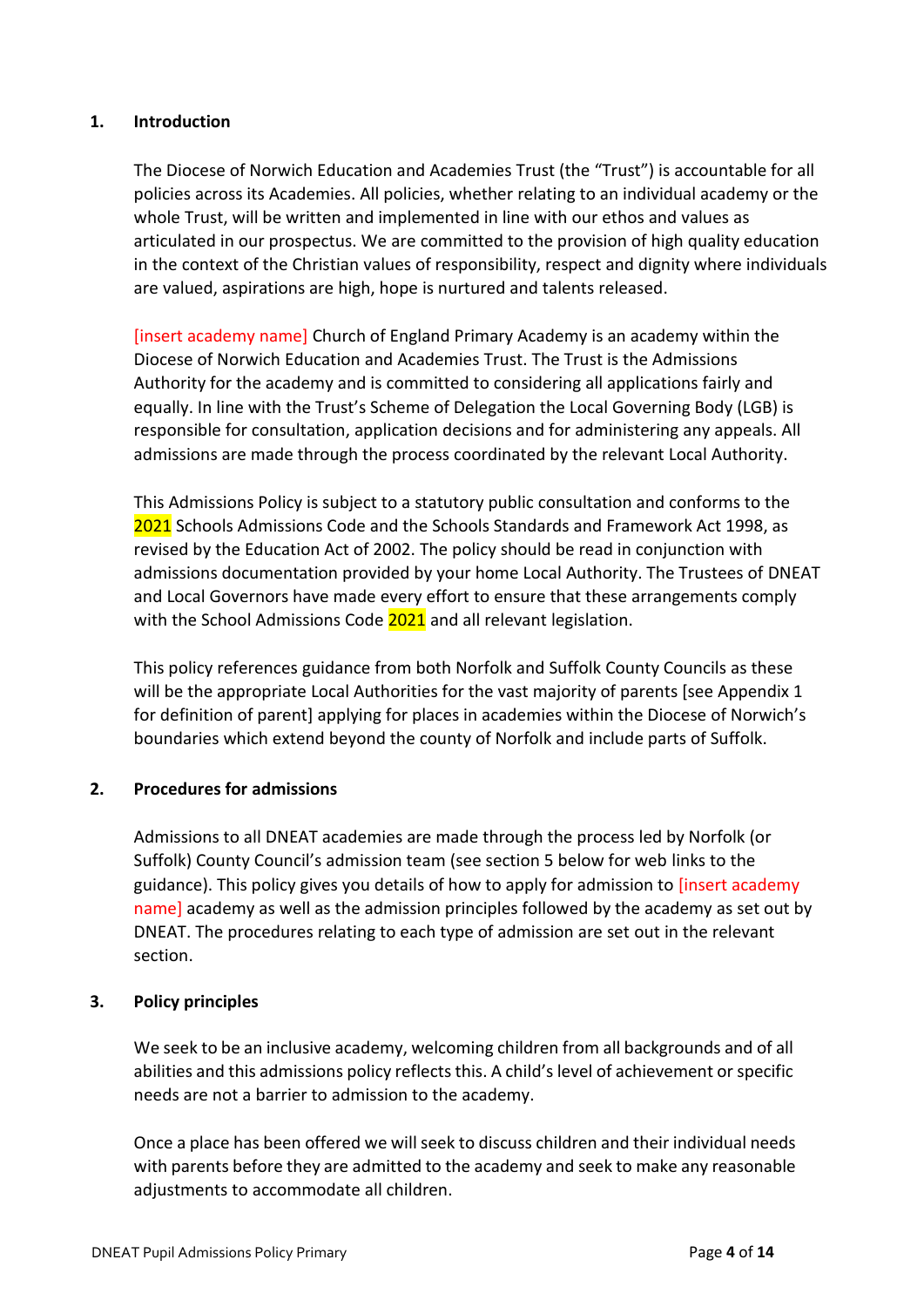We seek to follow all relevant legislation regarding admissions, including in the setting and application of our over-subscription criteria (see section 6).

We believe that ideally each child should be admitted to the school of their parents' choice. However, the school buildings cannot accommodate an unlimited number of children and excessive class sizes are detrimental to the education of the children in the class. The Published Admissions Number for the **Reception Year** in this school is [insert PAN]. The academy will not usually admit children in to classes if their admission would cause the class size to increase above legal or practical limits, or the Published Admissions Number to be breached.

#### <span id="page-4-0"></span>**4. First Admissions for 2023-24**

Children enter school at the start of the school year in which they become five, so children born between 1 September 2018 and 31 August 2019 will begin school in September 2023. A fulltime place will be offered from September for all children as detailed in the admission authorities code (Paragraph 2.17)

#### *Deferment*

Where parents are offered a place for their child in the Reception Year, the law allows them to either to take up the offer full-time in September, or ask to take up the offer parttime or defer entry. If a parent wishes to defer entry to later in the year the place will be held open until the child starts school. However, parents must take up the full-time place no later than the beginning of the term after the child's fifth birthday and must in any case take up the place before the end of the school year for which the original application was accepted.

Parents are responsible for contacting the Headteacher to discuss deferring the place.

It is expected that children will be admitted only at the beginning of term unless there are exceptional circumstances*.*

For children born between 01 April and 31 August 2019 ('summer born children'), admission may only be deferred until April 2024. Parents with children born between these dates would not be breaking the law by not admitting them to school until September 2024, but schools may not keep places open for the whole of the reception year until September 2024. Such parents would need to re-apply for a place from September 2023.

For summer born children parents have the right to request consideration for their child to be admitted to reception class in September 2024. Admission authorities will consider requests to defer admission in accordance with Admissions Code (para 2.17 and 2.18).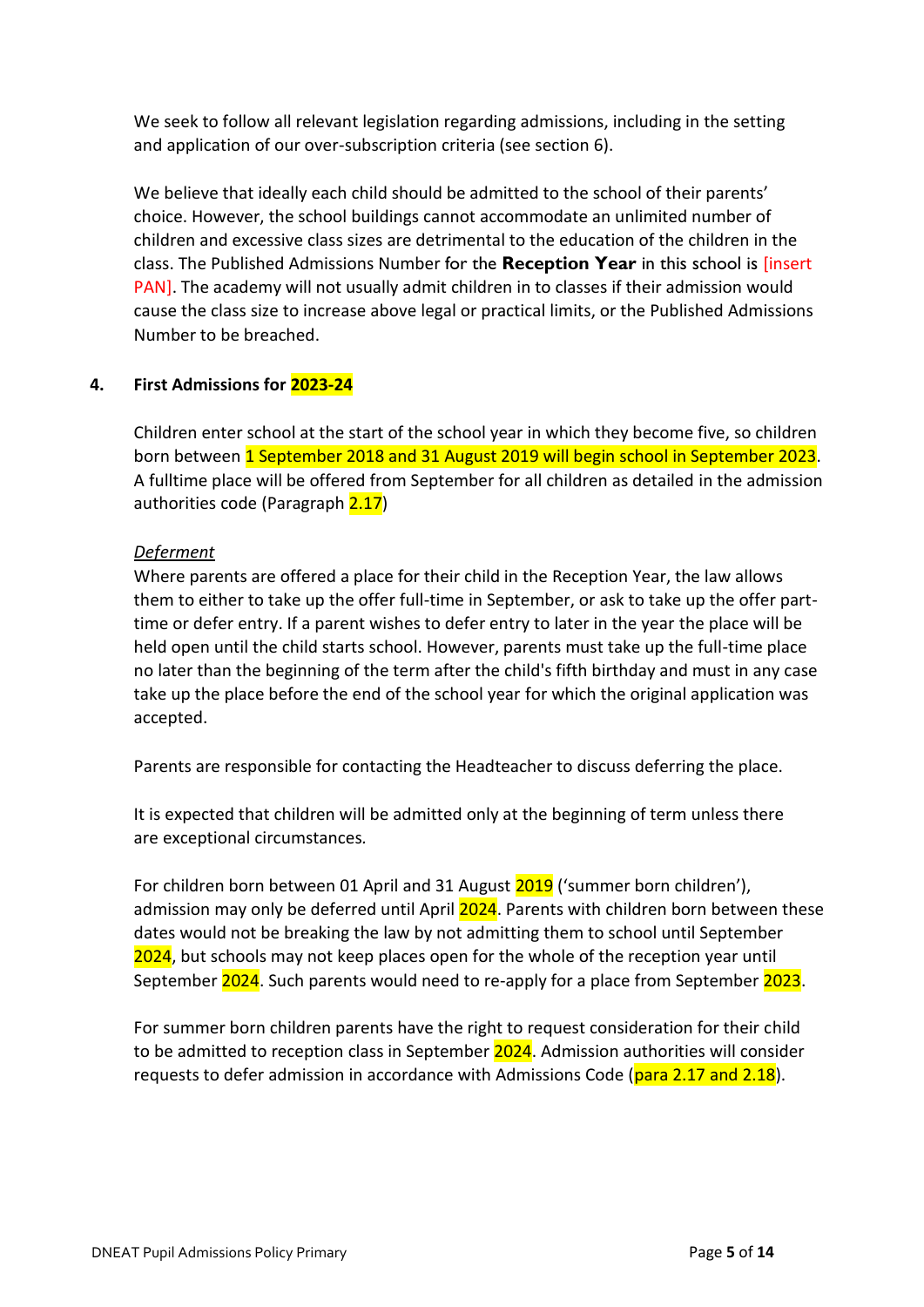#### <span id="page-5-0"></span>**5. How parents can apply for their child to be admitted to the Reception Class of our academy**

Parents can apply online or by using a paper-based application form.

Completed paper application forms should be returned to The Admissions Team, Norfolk County Council's Children's Services, County Hall, Martineau Lane, Norwich, NR1 2DH (for Suffolk residents it is Endeavour House, 8 Russell Road, Ipswich IP1 2BX)

Parents can apply online, and find further information, at: Norfolk – <https://www.norfolk.gov.uk/admissions> Suffolk - <https://www.suffolk.gov.uk/admissions>

Applications for Reception Class admission September 2023 to August 2024 (i.e. for children born 1st September 2018 to 31st August 2019) must be received by Norfolk or Suffolk County Councils by 15th January 2023. Second and late applications will be considered according to criteria and dates set out on Norfolk and Suffolk County Councils' admission's web page (follow previous link).

Applications are processed by Norfolk County Council or Suffolk County Council on behalf of DNEAT and decision letters are sent to all applicants on **16th April 2023** (or next working day).

#### <span id="page-5-1"></span>**6. Admissions oversubscription criteria**

A child who has an Education Health and Care Plan naming the school or academy is required to be admitted.

Where the Academy is oversubscribed (there are more applicants than places available) places will be allocated in accordance with the following criteria and in the following order of priority.

- 1. Looked after children (children in care) and all previously looked after children, including those children who appear (to the admission authority) to have been in state care outside of England and ceased to be in state care as a result of being adopted. Previously looked after children are children who were looked after but ceased to be so because they were adopted (or became subject to a child arrangements order or special guardianship order
- 2. Siblings of children already at the school living in the catchment area [for the definition of sibling and catchment area refer to items 2 and 3 in the *definitions* section of the Appendix 1]
- 3. Residence within the catchment area of the school [for explanation of resident refer to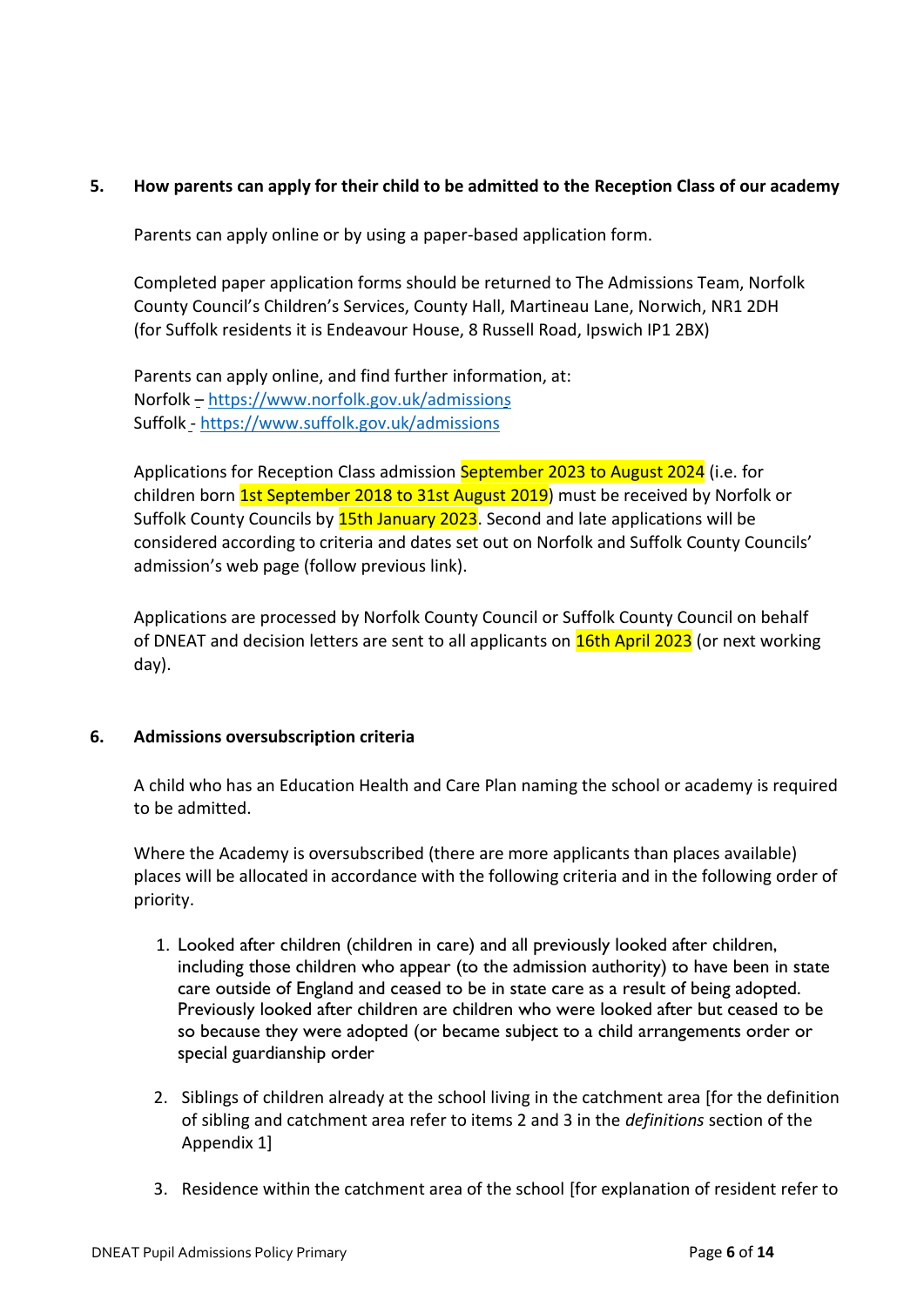item 2 in the *clarifications* section of Appendix 1. For explanation of catchment area refer to item 3 in the *definitions* section of Appendix 1].

- 4. Siblings of children already at the school living out of catchment [for definition of sibling and catchment area refer to items 2 and 3 in *definitions* section of Appendix 1].
- 5. Children living out of the catchment area who have a faith and / or whose parents are committed Church members and wish them to receive an education in a school with a Church of England foundation [for explanation of committed Church member refer to item 3 in *clarifications* section of Appendix 1]. They should support this application by completing the Supplementary Information Form (SIF) in Appendix 2. Within this criterion the following hierarchy will be applied:
	- I. Anglican
	- II. Other Christian denomination
	- III. Other organised religions

For further information and advice on this criterion refer to items 5 and 6 in the *clarifications* section of Appendix 1.

- 6. Children of staff where:
	- I. a member of staff has been employed at the school for two or more years at the time at which the application for admission to the school is made and/or
	- II. the member of staff is recruited to fill a vacant post where there is a demonstrable skill shortage
- 7. Children who are due to transfer and live outside the area served by the school who attend a school within DNEAT at the opening date of the admissions round.
- 8. Resident out of the catchment area of the school [for explanation of resident and catchment area refer to items 2 and 3 in the *clarifications* section of Appendix 1]

In the event of the having to use a tie-breaker to distinguish between two or more applications of equal strength, the child living the **shortest distance** from home to school in a straight line as the crow flies route should have priority [for explanation of shortest distance refer to item 4 in the *clarifications* section of Appendix 1].

If the School / Academy Trust's decision is not to grant a place for your child, you have the right to appeal against its decision. You will be sent information on how to appeal.

All unsuccessful applicants are placed on a waiting list that is maintained in the rank order of the oversubscription criteria (taking into account the distance tie-breaker if appropriate). This does mean that the position of applicants on the list could change during the lifetime of the waiting list. If, at any time, the number of pupils to be admitted falls below the PAN then the available place(s) will be offered to the applicant(s) at the top of the waiting list. This waiting list ceases to be valid on 31 December 2023.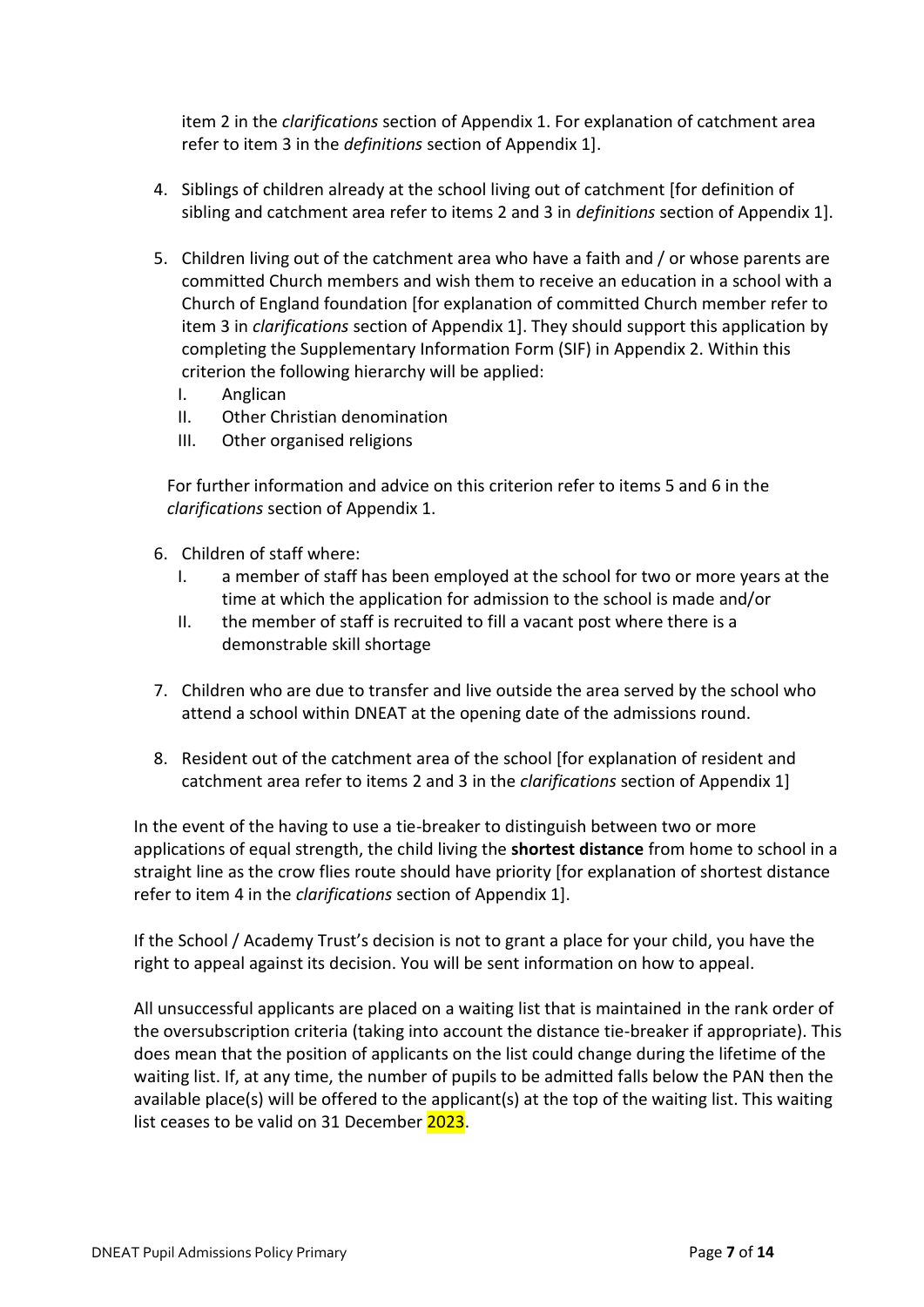#### <span id="page-7-0"></span>**7. In-year applications and applications to other year-groups**

The Governors follow the accepted procedures agreed with Norfolk County Council/Suffolk County Council in considering applicants at all other times of the year. The PAN of [insert PAN] per year group, as well as the upper limit on class sizes, is maintained (as far as possible) throughout the school. Governors apply the oversubscription criteria where necessary. No waiting lists are maintained for year groups other than the Reception year.

The following process for in-year application applies:

- 1. Applications are not normally considered more than one term ahead of the date the place is required and only one application per school year is allowed. For full details of the process please refer to the relevant Local Authority's website.
- 2. Parents wishing to transfer their children from one school to another where there is no change of address should, in the first instance, discuss the matter with the Headteacher of their current school before applying for another school or academy. (see also item 8 below)
- 3. Parents who wish to make an in-year application for a place at a Norfolk academy should contact Norfolk County Council who will consult with the Academy and offer the place if one is available. For any Suffolk academy the Local Governing Body should be contacted – Suffolk County Council do not administer in-year admissions.
- 4. When a place becomes available in a year group that has been full at this academy, any applicant refused a place for that school year in the last 15 school days and any applicant for whom an appeal has been lodged and is still to be heard, will be considered alongside any new applications. The place will be offered to the pupil ranked highest in accordance with the oversubscription criteria. The Academy is responsible for recording recent applications within the 15 school day period and managing this part of the process.
- 5. All applications will be processed by Norfolk County Council (or by DNEAT's Suffolk academies) within 15 school-days and the decision communicated by writing.
- 6. If the number of applications exceeds the number of places available the Local Governing Body will use the published oversubscription criteria (see earlier in policy) to determine the offer of places. Any unsuccessful applicant has the right to appeal the decision to an independent panel and details of how to do this will be included in the decision letter.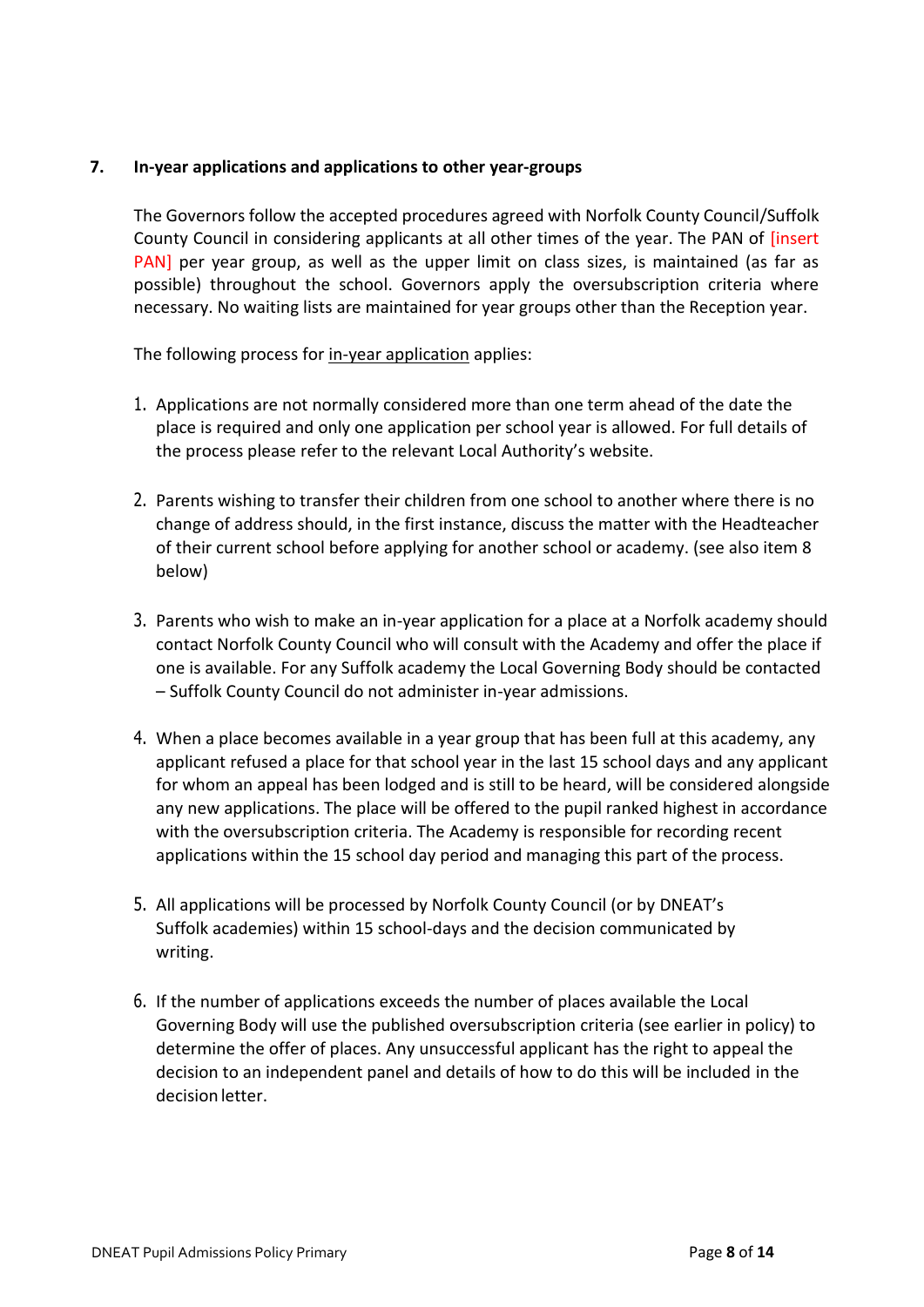7. When an offer of a place is made and the child already has a place in a local mainstream school, Norfolk County Council will offer the place from the start of the following term. The child will remain on roll at the previous school until they take up the place at thisacademy.

#### <span id="page-8-0"></span>**8. Appeals process**

If the decision is not to grant a place for your child, you have the right to appeal against this decision. You will be sent information on how to appeal. Annual Admission round appeals must be heard within 40 school days. In-year appeals must be heard within 30 school days. There is no deadline for the submission of appeals which are independently administered by the Local Governing Body.

Unsuccessful applicants and appellants who are still unable to secure a place at this academy may only submit a fresh application if there has been a significant change in the circumstances of the parent, child or school, for example a house move.

If there is no significant change in circumstances, you can make another application for the following academic year but this will not normally be considered more than one term ahead of the date when you want your child to start at the school.

#### <span id="page-8-1"></span>**9. Children out of year group**

It is expected that children will normally be educated within their chronological year group. However, the Local Governing Body, on behalf of DNEAT, will make decisions on the basis of the circumstances of each case and in the best interests of the child concerned in line with the School Admissions Code (September 2021). A request for admission out of year group can only be considered where the school has places available.

The admissions authority, DNEAT, has delegated authority for this type of admission to this academy's Local Governing Body. You can make a request to the Local Governing Body in writing. This will need to include, where relevant, any supporting evidence. The Local Governing Body will make a decision on the request, taking into account the views of the Headteacher.

The academy will write to you with the outcome including the reasons for the decision. If the request is refused, you should be given the details of how to complain to the school.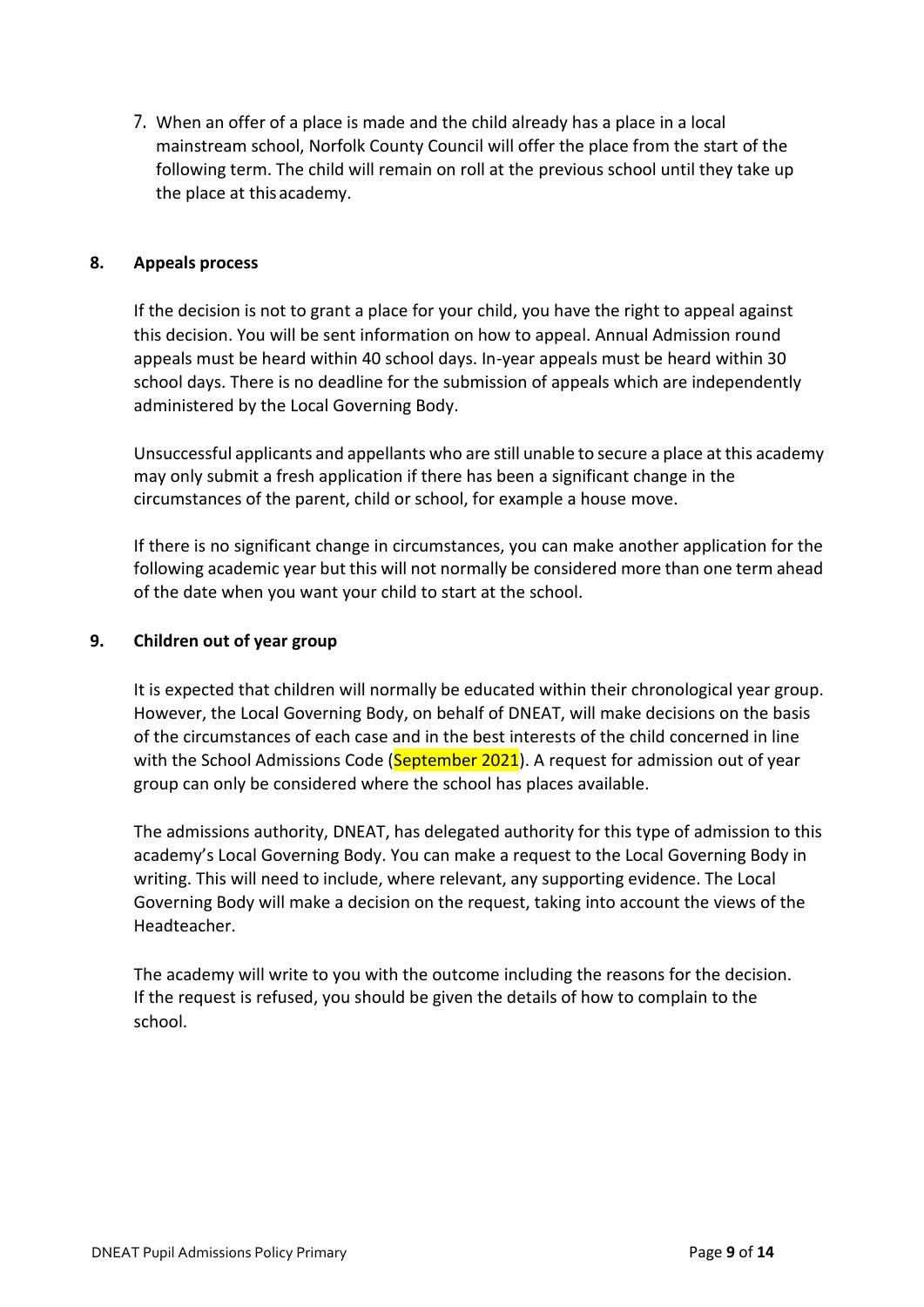#### <span id="page-9-0"></span>**10. Monitoring and review**

This policy will be reviewed by DNEAT and adopted by Local Governing Bodies annually but, in accordance with the 2021 School Admissions Code, will only be subject to public consultation every seven years unless changes are proposed (other than the correction of closing dates and definitions of school years). That consultation will last for a minimum of 6 weeks and will take place between 1  $^{\text{st}}$  October and the 3 1  $^{\text{st}}$  January of the year before the arrangements are to apply (e.g. for a policy to apply to applications in  $2023 -$  for admission in September  $2023$  onwards consultation must be completed by 31 st January 2022). This consultation allows for Parents, other Schools and Academies, the Diocese, Local Authority and the local community to raise any concerns about the proposed admission arrangements.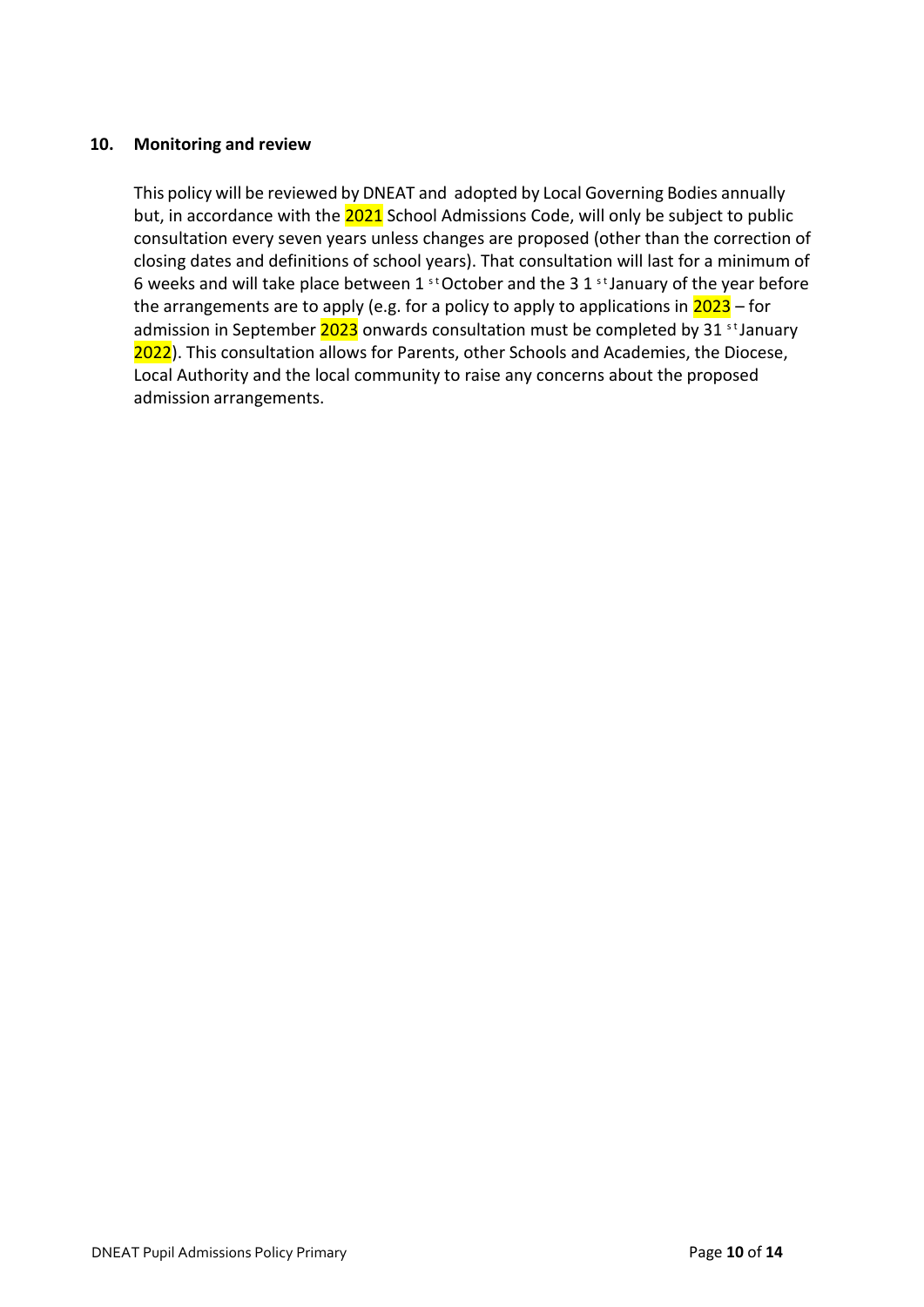#### <span id="page-10-0"></span>**APPENDIX 1**

#### **Definitions:**

- 1. Parent is defined as all people with parental responsibility for the child, including legal guardians
- 2. Sibling: Where the child has a sibling in the school or a sibling has already been offered a place at the school, and where the sibling will still be attending the school at the time of admission but not in the sixth form. The term 'sibling' includes: natural, half, step, and adopted brothers and sisters; a child of the partner of the parent/carer; and children who are fostered into the family. In all these cases, the child and their sibling will both be living at the same address (that is where the child is ordinarily resident) in a single family unit. This means that children from different family units, where those separate families are living together at the same address, are not considered siblings under this criterion.
- 3. Catchment area: All DNEAT's academies prioritise children living in the local area and within the Admissions Policy this is described as the school catchment area. Detailed information regarding catchment areas is available at www.wherellive.norfolk.gov.uk or [www.suffolk.gov.uk/admissions.](http://www.suffolk.gov.uk/admissions)

#### **Clarifications:**

- **1.** The applicant for admission must be the parent or legal guardian of the child for whom admission is sought.
- **2.** Ordinarily resident: By ordinarily resident we mean the place where your child usually lives. We consider this to be where they sleep overnight. We may need proof of this address. If you use another address to give the impression that your child lives at a different address to where they are ordinarily resident, such as a second home or a grandparent's address, so that you have a higher priority for a place at that school; we consider this to be a fraudulent application. Where a child lives at two or more addresses, each for part of the week, the address at which the child is ordinarily resident will be considered to be the address that the child lives at for most of the week (excluding weekends and school holidays). Separate evidence in writing from each parent must be provided to confirm the child's living arrangements at the time of application.

In cases where the child spends an equal proportion of the school week at two or more different addresses, evidence of which is to be considered the main contact address will be required to support the application. Agreement in writing by the parents will be required to state which address is to be used as the ordinarily resident address. This address will then be used when processing all school preferences expressed. It is not acceptable to use one address for one school preference and another address for another school preference.

If we are aware of a parental dispute affecting the application, we may not be able to deal with the application and you may need to seek independent legal advice in order to resolve the matter.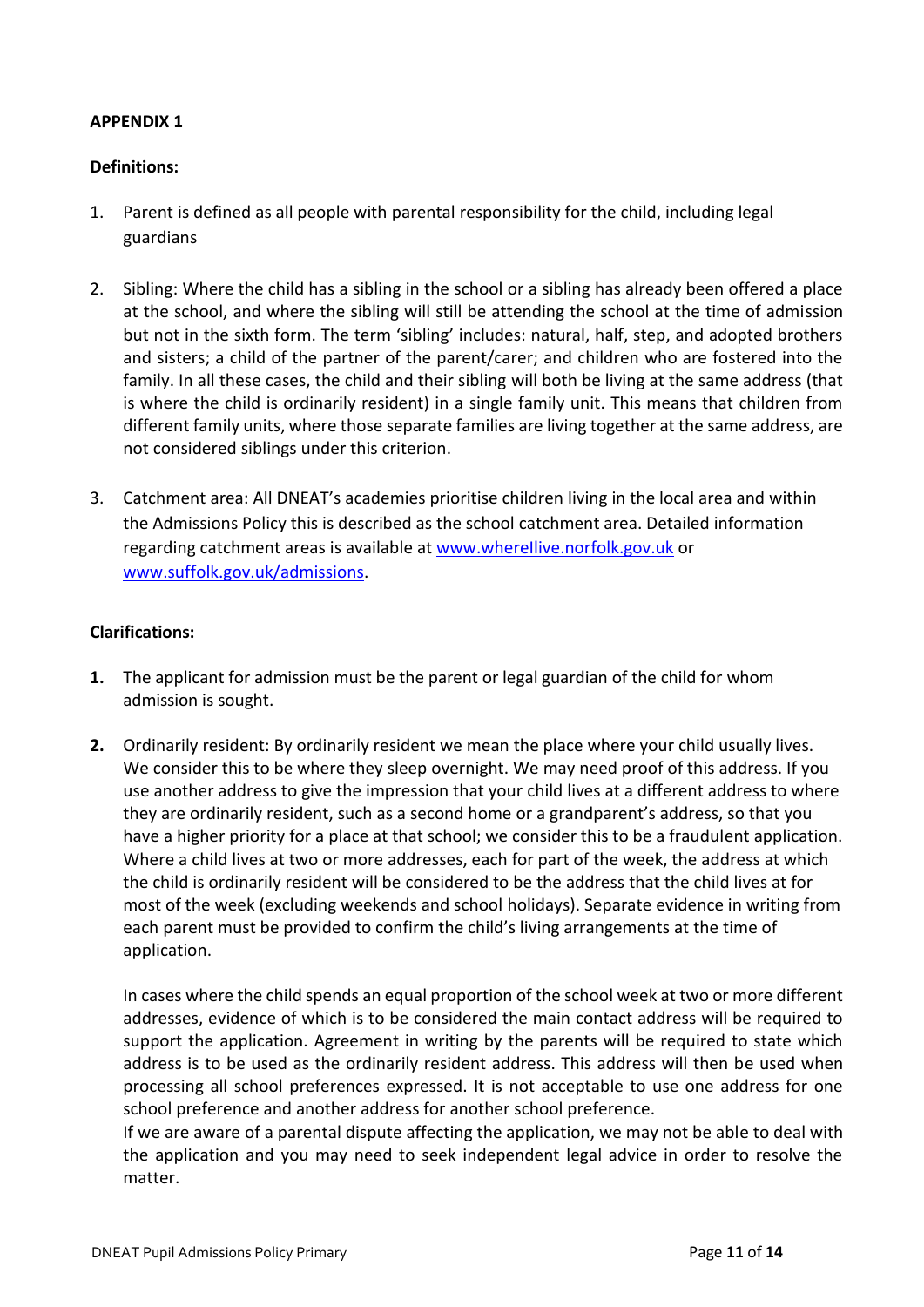We will consider Gypsy, Roma and Traveller children moving into an area as 'Resident' in that area when they apply for a school place.

- **3.** Committed Church member is defined as one who has attended worship at least once a month on average for at least 1 year prior to the date of the application. A completed Supplementary Information Form (SIF) should be submitted to support this (see Appendix 2).
- **4.** We will measure the distance by a straight line ('as the crow flies'). All straight line distances are calculated electronically by the LA using data provided jointly by the Post Office and Ordnance Survey. The data plots the co-ordinates of each property and provides the address-point between which straight line distance is measured and reported to three decimal places. Where there is more than one home within a single building (for example apartments) we will measure to a single point within that building irrespective of where those homes are located.

In the unlikely event of two or more applicants living the same distance and competing for a single place, lots will be drawn by someone independent of the school to determine the successful applicant.

**5.** Other recognised Churches are those in full membership of Churches Together in England (or in full membership of a federation of Churches that is in full membership of Churches Together in England.) or the Evangelical Alliance. Further details can be obtained from the following websites:

<http://www.cte.org.uk/Groups/42314/Home.aspx> <http://www.eauk.org/>

- **6.** Applicants who wish to be considered as committed adherents of other organised religions will be required to show an equivalent level of commitment to that described for Christian applicants and provide a letter signed by their local faith Leader. Other recognised organised religions are Islam, Judaism, Hinduism, Buddhism, Sikhism and Jainism.
- **7.** Multiple births if the final place at the Academy is offered to a twin/triplet etc. and the remaining sibling(s) would ordinarily be refused a place, the Governors will offer places to the remaining sibling(s). It is not the Governors policy to separate twins/triplets etc. even when their admission would breach infant class size legislation.
- **8.** Shared Responsibility: In cases where the child spends an equal proportion of the school week at two or more different addresses, evidence of which is to be considered the main contact address will be required to support the application. Agreement in writing by the parents will be required to state which address is to be used as the ordinarily resident address (see clarification note 2 above). This address will then be used when processing all school preferences expressed. It is not acceptable to use one address for one school preference and another address for another school preference.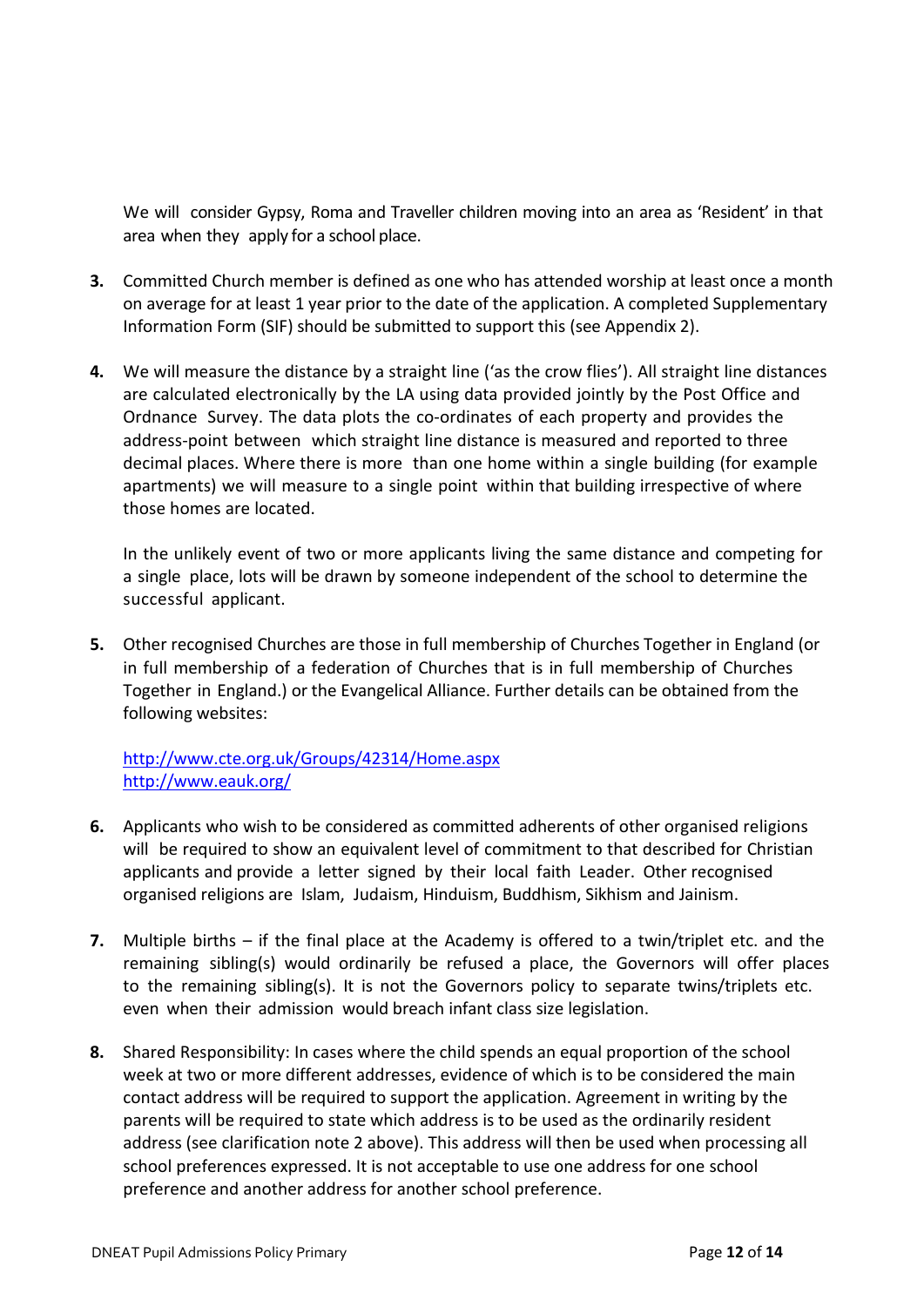<span id="page-12-0"></span>

#### **Supplementary Information Form for applications to**

#### **\_\_\_\_\_\_\_\_\_\_\_\_\_\_\_\_\_\_\_\_\_\_\_ Church of England Primary Academy**

*If you wish your application to be considered under Priority 5 of the oversubscription criteria please complete this form as fully as possible.*

- **This is not an application form. Applications for a school place must be made following the Norfolk County Council process.**
- **This form may be completed if ANY of your preferences are for**

**\_\_\_\_\_\_\_\_\_\_\_\_\_\_\_\_\_\_\_ Church of England Primary Academy – it is not compulsory to complete this form in order to make a valid application, but the information it contains may assist the Academy Trust (as the Admissions Authority) in applying their oversubscription criteria.**

• **Please refer to the details of the schools admissions criteria before you apply.**

*N.B. Forms which are altered or which contain incorrect information (eg address, date of birth, etc) will be considered invalid and this may prejudice your application.*

| <b>Full name of child</b>                            |  |
|------------------------------------------------------|--|
| <b>Date of Birth</b>                                 |  |
| <b>Current permanent address</b>                     |  |
| <b>Contact Telephone Number</b>                      |  |
| Which Church do you attend?                          |  |
| Please tick if you attend church at<br>least monthly |  |